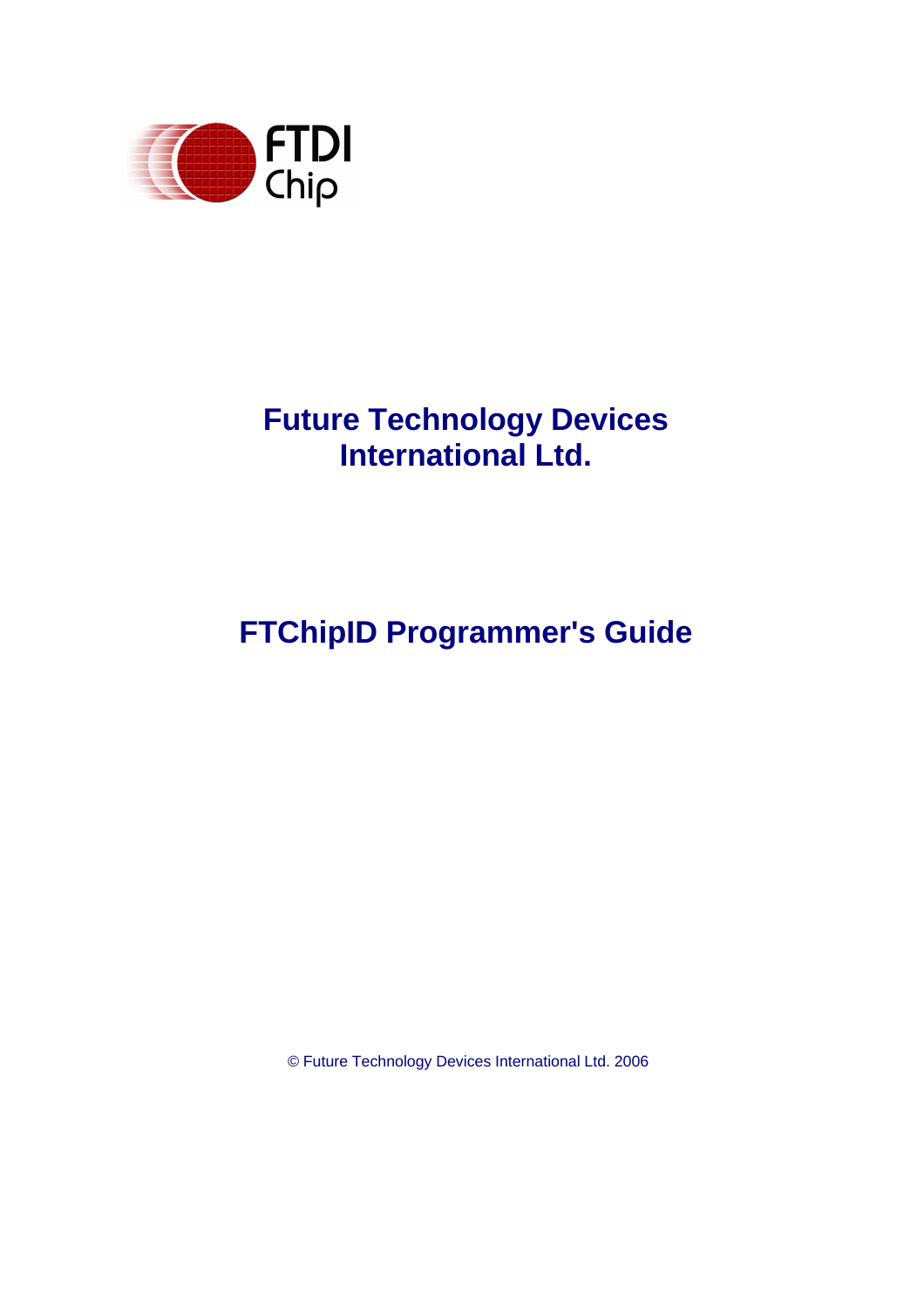# **Table of Contents**

# **Part I Welcome to the FTChipID<br>Programmer's Guide**

## **Part II FTChipID Functions**

| 6 |                          |  |
|---|--------------------------|--|
|   |                          |  |
| 8 |                          |  |
|   | <b>Part III Appendix</b> |  |
|   |                          |  |
|   |                          |  |
|   | <b>Index</b>             |  |

 $\overline{2}$ 

 $\overline{3}$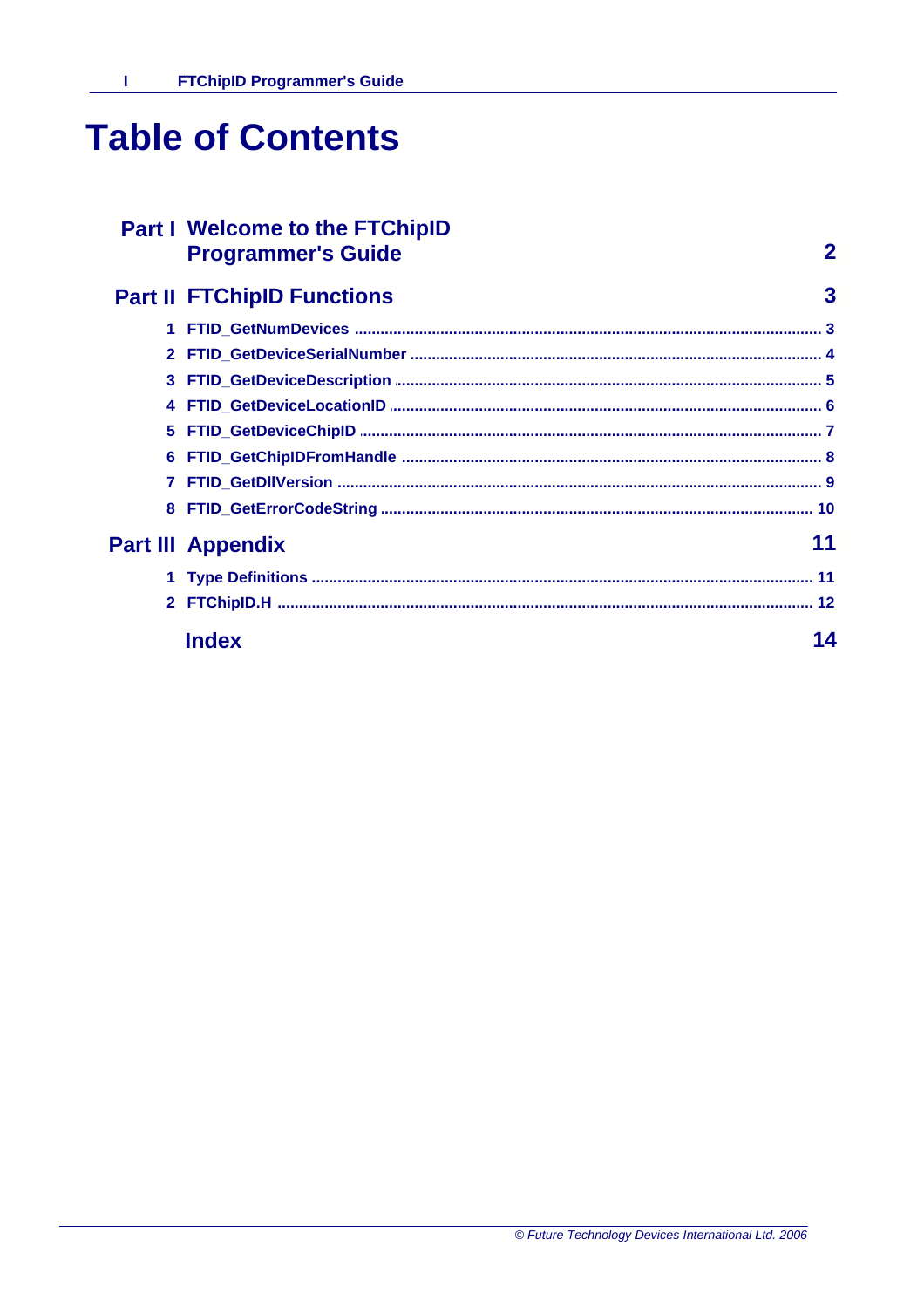## **1 Welcome to the FTChipID Programmer's Guide**

This document describes the functions available in the FTChipID DLL which can be used to return FTDIChip-ID information for FT232R and FT245R devices.

Specifically, the [FTID\\_GetDeviceChipID](#page-7-0)<sup>|</sup>  $\vec{r}$  function can be used to extract the unique FTDIChip-ID from an FT232R or FT245R device. This number is not changeable by the end user and can be used to tie application software to a specific piece of hardware containing an FT232R or FT245R device.

Please note that the latest version of FTDI's D2XX drivers must be installed to use the FTChipID DLL. The latest D2XX driver can be downloaded form the D2XX Drivers page of the FTDI web site.

The current version of the FTChipID DLL and several code examples are available for free download from the [FTDIChip-ID page](http://www.ftdichip.com/Projects/FTDIChip-ID.htm) of the FTDI web site.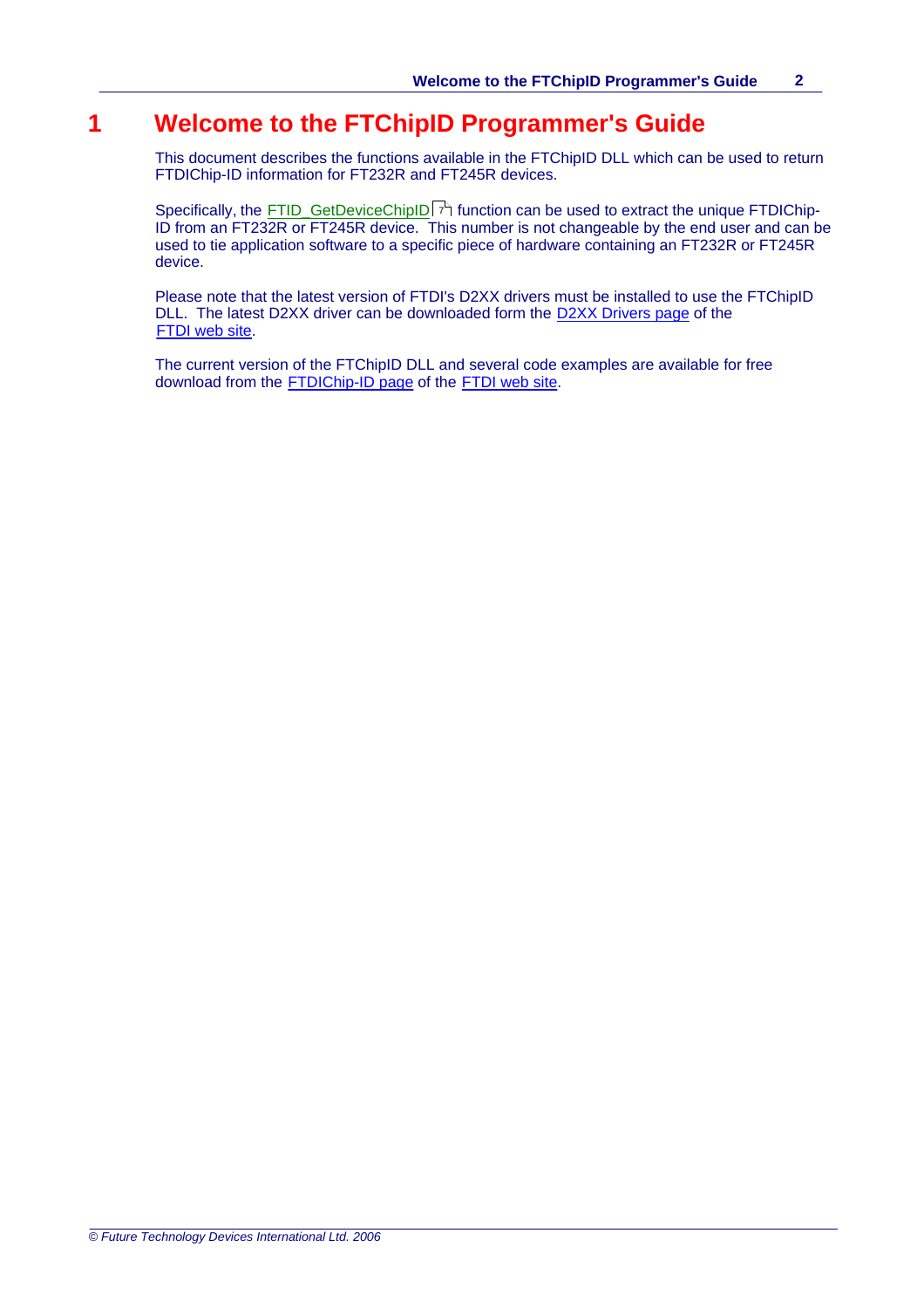## <span id="page-3-0"></span>**2 FTChipID Functions**

## **2.1 FTID\_GetNumDevices**

Returns the number of available FT232R and FT245R devices connected to a system.

FTID\_STATUS**FTID\_GetNumDevices** (l*pdwNumDevices*)

**Parameters**

*lpdwNumDevices* Pointer to a variable of type DWORD which receives the actual number of available FT232R and FT245R devices connected to a system

## **Return Value**

FTID\_SUCCESS if successful, otherwise the return value is one of the following FTID error codes:

FTID\_IO\_ERROR

#### **Remarks**

This function can be used to provide the maximum index for using with [FTID\\_GetDeviceSerialNumber](#page-4-0) 4 4, [FTID\\_GetDeviceDescription](#page-5-0) 5 5,  $\tt FTID\_GetDeviceLocationID|$  ବ୍ୟକ୍ଷ and  $\tt FTID\_GetDeviceChipID|$  7 $\uparrow$ .

#### **Example**

FTID STATUS Status = FTID\_SUCCESS; DWORD NumDevices = 0;

Status = FTID\_GetNumDevices(&NumDevices);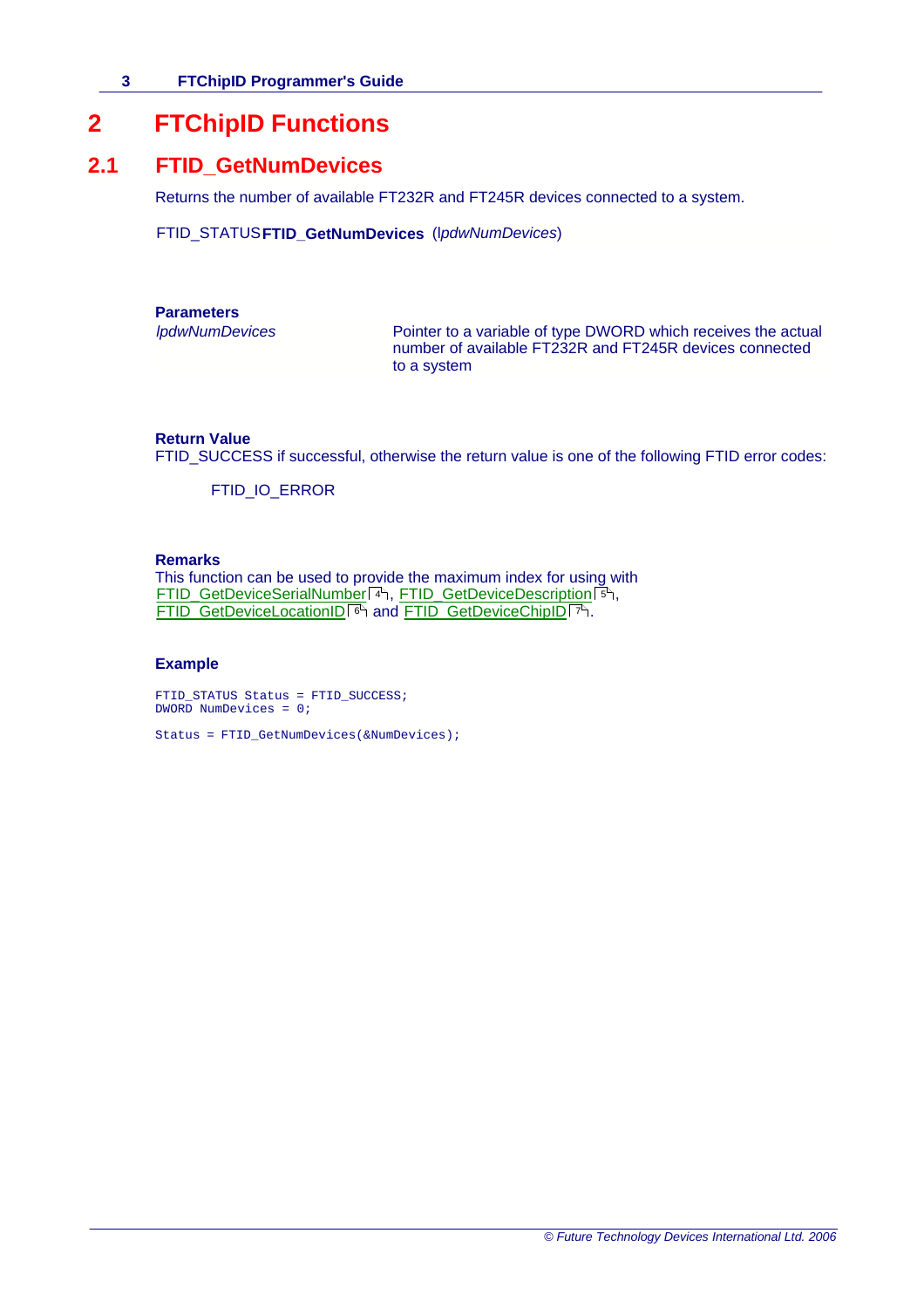## <span id="page-4-0"></span>**2.2 FTID\_GetDeviceSerialNumber**

Returns the serial number of an available FT232R or FT245R device.

FTID\_STATUS**FTID\_GetDeviceSerialNumber** (DWORD *dwDeviceIndex*, LPSTR *lpSerialBuffer*, DWORD *dwSerialBufferLength*)

| <b>Parameters</b>            |                                                                                                                          |
|------------------------------|--------------------------------------------------------------------------------------------------------------------------|
| dwDeviceIndex                | Index of the FT232R or FT245R device.                                                                                    |
| <i><b>IpSerialBuffer</b></i> | Pointer to buffer that receives the serial number of the FT232R<br>or FT245R device. The string will be NULL terminated. |
| dwSerialBufferLength         | Length of the buffer created for the device serial number.                                                               |

#### **Return Value**

FTID\_SUCCESS if successful, otherwise the return value is one of the following FTID error codes:

FTID\_DEVICE\_NOT\_FOUND FTID\_INVALID\_DEVICE\_NAME\_INDEX FTID\_PASSED\_NULL\_POINTER FTID\_BUFFER\_SIZE\_TOO\_SMALL FTID\_IO\_ERROR

#### **Remarks**

The <u>FTID\_GetNumDevices</u> | 3<sup>5</sup> function can be used to obtain the number of available FT232R and FT245R devices connected to a system. The device index is 0 based.

#### **Example**

FTID\_STATUS Status = FTID\_SUCCESS; char SerialNumber[256];

Status = FTID\_GetDeviceSerialNumber(0, SerialNumber, 256);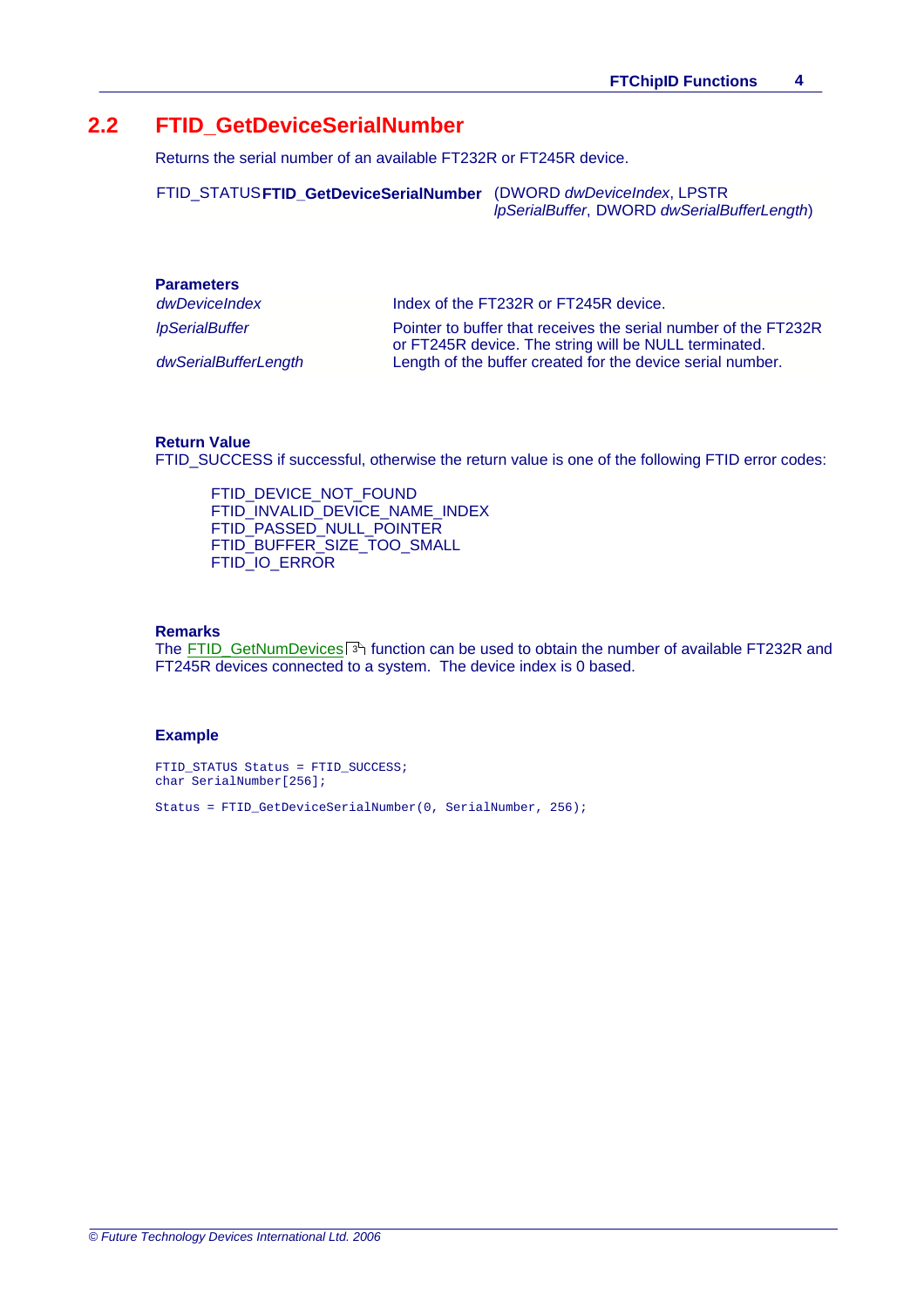## <span id="page-5-0"></span>**2.3 FTID\_GetDeviceDescription**

Returns the description of an available FT232R or FT245R device.

FTID\_STATUS**FTID\_GetDeviceDescription** (DWORD *dwDeviceIndex*, LPSTR *lpDescriptionBuffer*, DWORD *dwDescriptionBufferLength*)

| <b>Parameters</b>          |                                                                                                                        |
|----------------------------|------------------------------------------------------------------------------------------------------------------------|
| dwDeviceIndex              | Index of the FT232R or FT245R device.                                                                                  |
| <i>IpDescriptionBuffer</i> | Pointer to buffer that receives the description of the FT232R or<br>FT245R device. The string will be NULL terminated. |
| dwDescriptionBufferLength  | Length of the buffer created for the device description.                                                               |
|                            |                                                                                                                        |

### **Return Value**

FTID\_SUCCESS if successful, otherwise the return value is one of the following FTID error codes:

FTID\_DEVICE\_NOT\_FOUND FTID\_INVALID\_DEVICE\_NAME\_INDEX FTID\_PASSED\_NULL\_POINTER FTID\_BUFFER\_SIZE\_TOO\_SMALL FTID\_IO\_ERROR

#### **Remarks**

The <u>FTID\_GetNumDevices</u>| 3<sup>5</sup> function can be used to obtain the number of available FT232R and FT245R devices connected to a system. The device index is 0 based.

#### **Example**

FTID\_STATUS Status = FTID\_SUCCESS; char Description[256];

Status = FTID\_GetDeviceDescription(0, Description, 256);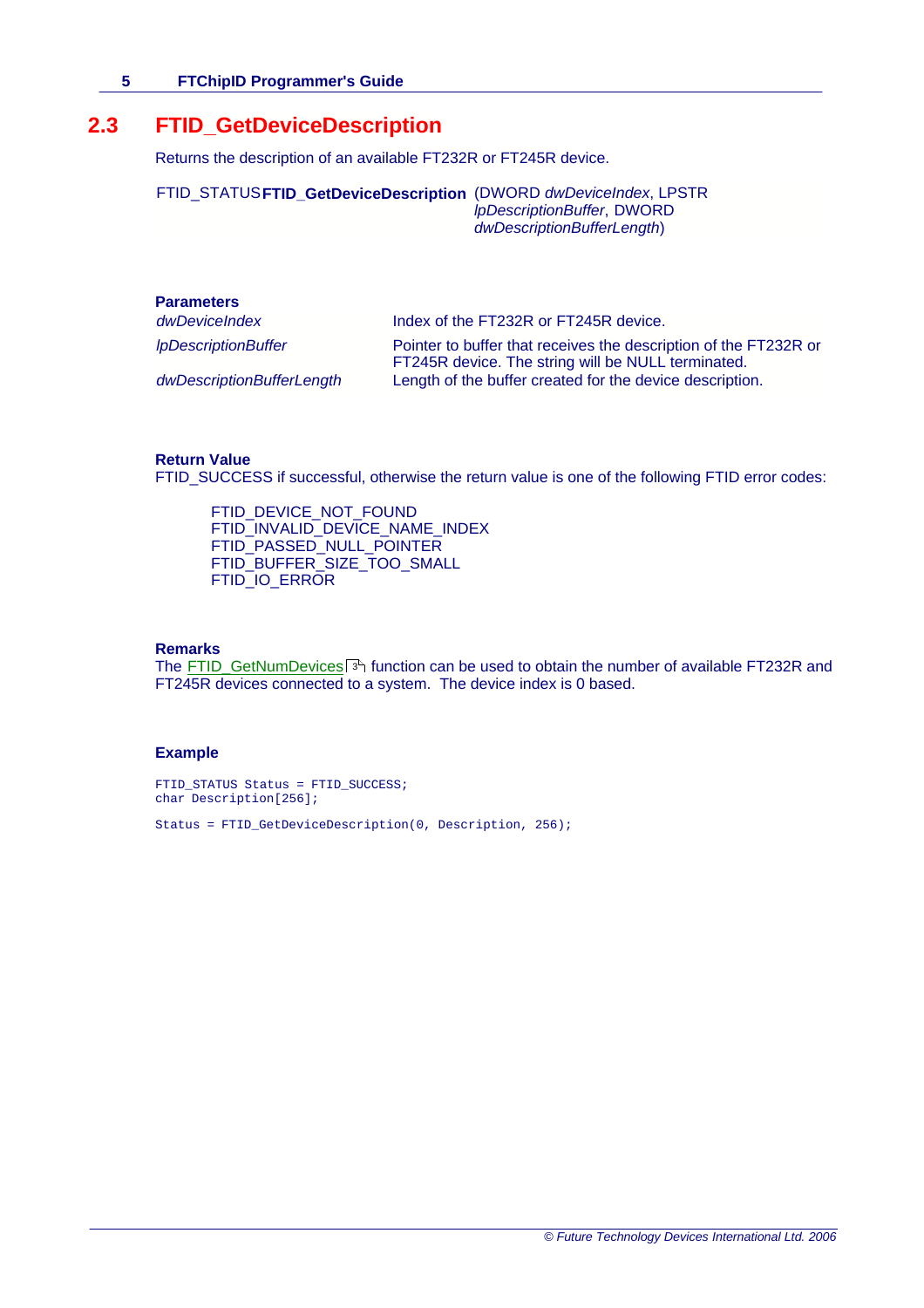## <span id="page-6-0"></span>**2.4 FTID\_GetDeviceLocationID**

Returns the location ID of an available FT232R or FT245R device.

FTID\_STATUS**FTID\_GetDeviceLocationID** (DWORD *dwDeviceIndex*, LPDWORD *lpdwLocationIDBuffer*)

## **Parameters**

*dwDeviceIndex* Index of the FT232R or FT245R device.

*lpdwLocationIDBuffer* Pointer to buffer that receives the location ID for the FT232R or FT245R device.

#### **Return Value**

FTID\_SUCCESS if successful, otherwise the return value is one of the following FTID error codes:

FTID\_DEVICE\_NOT\_FOUND FTID\_INVALID\_DEVICE\_NAME\_INDEX FTID IO ERROR

## **Remarks**

The <u>FTID\_GetNumDevices</u>| 3<sup>5</sup> function can be used to obtain the number of available FT232R and FT245R devices connected to a system. The device index is 0 based. **Please note that Linux does not support location IDs**.

#### **Example**

FTID\_STATUS Status = FTID\_SUCCESS;  $DWORD$  LocID = 0;

Status = FTID\_GetDeviceLocationID(0, &LocID);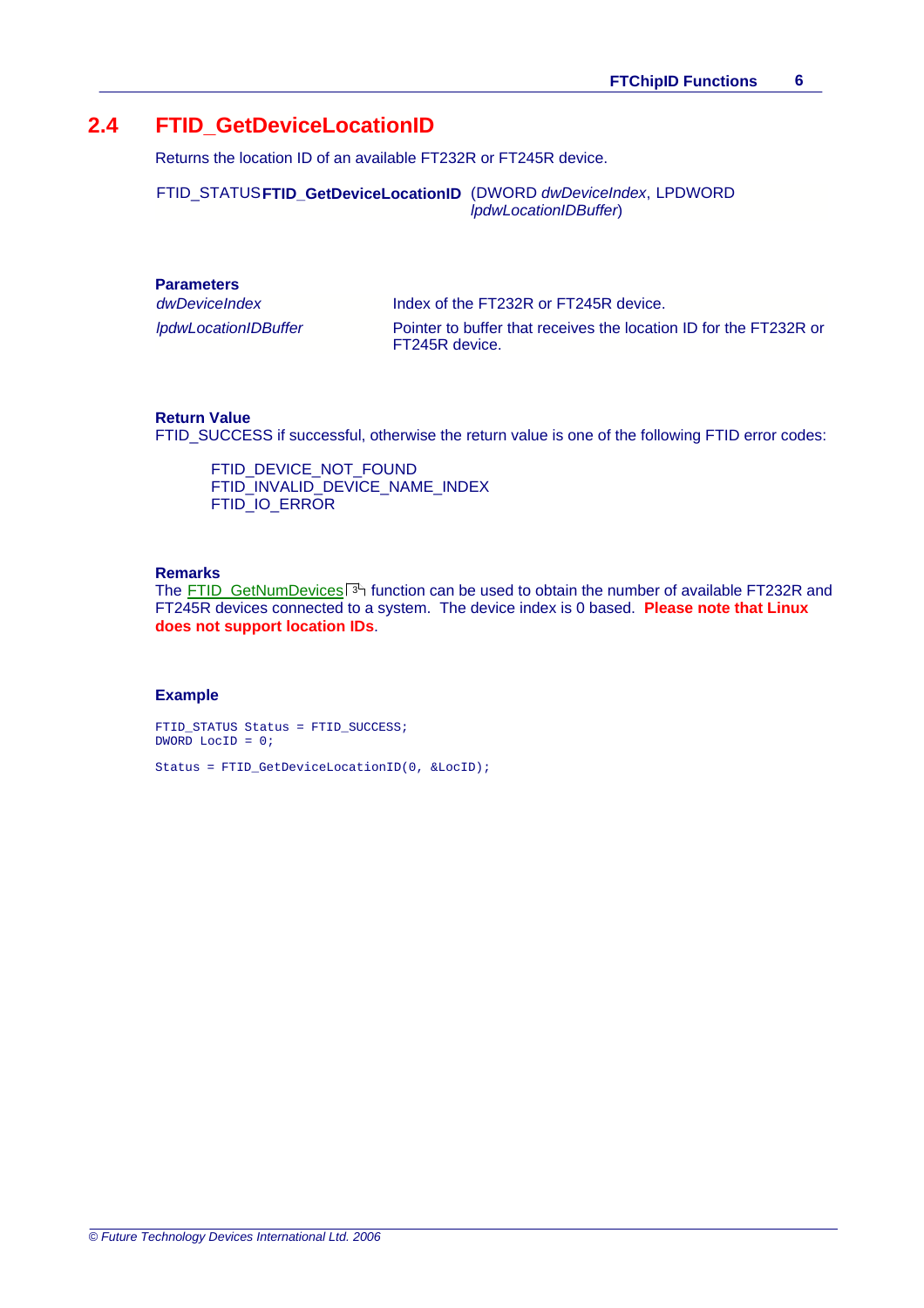## <span id="page-7-0"></span>**2.5 FTID\_GetDeviceChipID**

Returns the FTDIChip-ID of an available FT232R or FT245R device.

FTID\_STATUS**FTID\_GetDeviceChipID** (DWORD *dwDeviceIndex*, LPDWORD *lpdwChipIDBuffer*)

| <b>Parameters</b> |
|-------------------|
|-------------------|

*dwDeviceIndex* Index of the FT232R or FT245R device.

*lpdwChipIDBuffer* Pointer to buffer that receives the FTDIChip-ID for the FT232R or FT245R device.

### **Return Value**

FTID\_SUCCESS if successful, otherwise the return value is one of the following FTID error codes:

FTID\_DEVICE\_NOT\_FOUND FTID\_INVALID\_DEVICE\_NAME\_INDEX FTID IO ERROR

## **Remarks**

The <u>FTID\_GetNumDevices</u>| 3<sup>5</sup> function can be used to obtain the number of available FT232R and FT245R devices connected to a system. The device index is 0 based.

## **Example**

FTID\_STATUS Status = FTID\_SUCCESS; DWORD ChipID = 0;

Status = FTID\_GetDeviceChipID(0, &ChipID);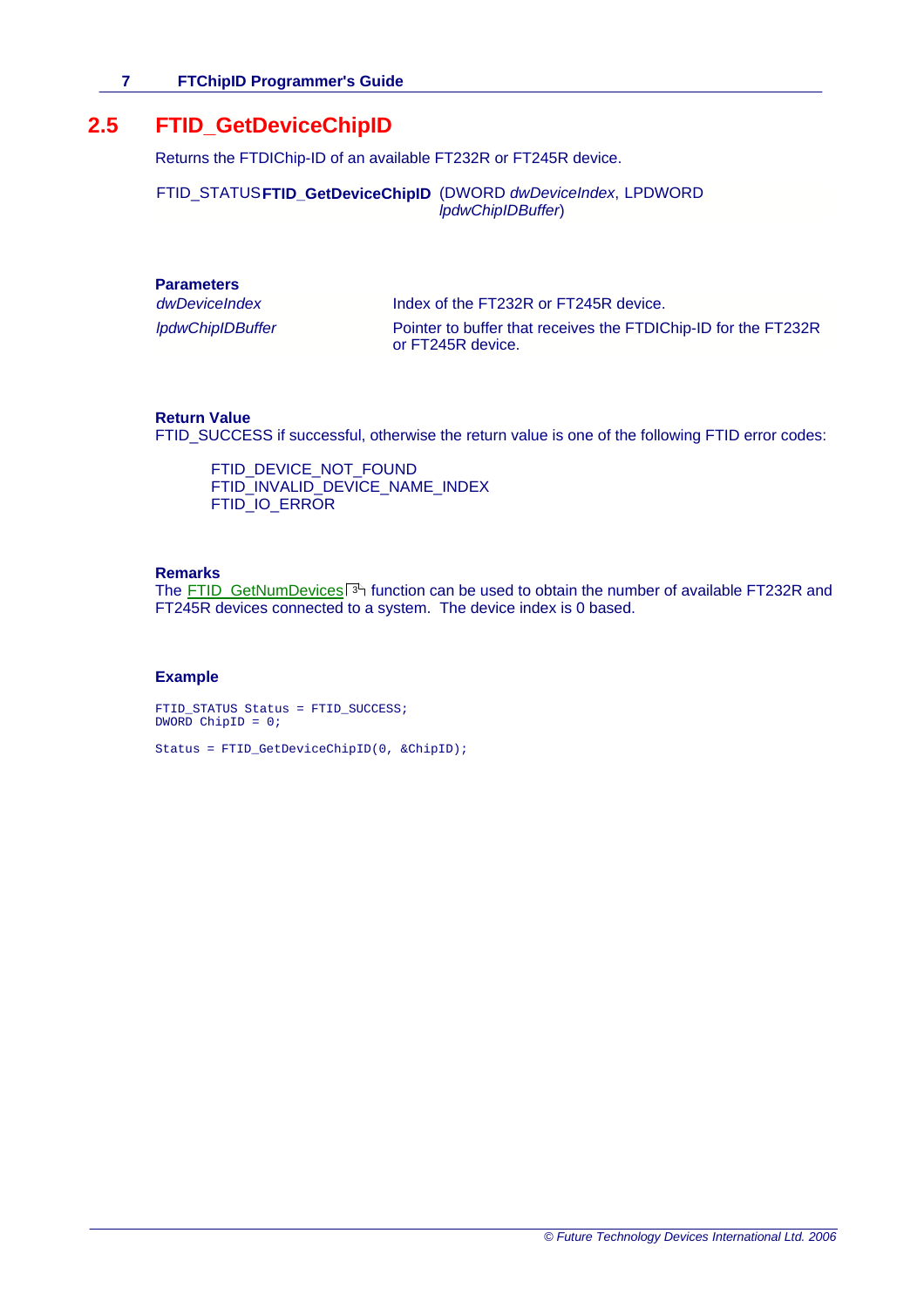## **2.6 FTID\_GetChipIDFromHandle**

Returns the FTDIChip-ID of an FT232R or FT245R device using its handle.

FTID\_STATUS**FTID\_GetChipIDfromHandle** (FT\_HANDLE *Handle*, LPDWORD *lpdwChipIDBuffer*)

| <b>Parameters</b>       |  |
|-------------------------|--|
| Handle                  |  |
| <b>IpdwChipIDBuffer</b> |  |

Valid handle of the FT232R or FT245R device.

Pointer to buffer that receives the FTDIChip-ID for the FT232R or FT245R device.

#### **Return Value**

FTID\_SUCCESS if successful, otherwise the return value is one of the following FTID error codes:

FTID\_INVALID\_HANDLE FTID\_DEVICE\_NOT\_FOUND FTID\_PASSED\_NULL\_POINTER FTID\_INVALID\_RHANDLE FTID IO ERROR

#### **Remarks**

The ftHandle parameter is a valid FT232R or FT245R handle returned from the [D2XX functions](http://www.ftdichip.com/Support/Knowledgebase/d2xxintroduction.htm) [FT\\_Open](http://www.ftdichip.com/Support/Knowledgebase/ft_open.htm) or [FT\\_OpenEx](http://www.ftdichip.com/Support/Knowledgebase/ft_openex.htm). If the handle is for a different device type or is not a valid handle, the function will return FTID\_INVALID\_RHANDLE. The device handle must be closed using the D2XX [FT\\_Close](http://www.ftdichip.com/Support/Knowledgebase/ft_close.htm) function when communication with the device is complete.

### **Example**

```
FT HANDLE Handle;
FT_STATUS ftStatus;
FTID_STATUS Status = FTID_SUCCESS;
DWORD ChipID = 0;
ftStatus = FT_Open(0, &Handle);
if(ftStatus != FT_0K) {
// FT_Open failed
return;
}
Status = FTID_GetDeviceChipID(Handle, &ChipID);
if(ftStatus != FT_OK) {
// Failed to get ChipID
return;
}
```
FT\_Close(Handle);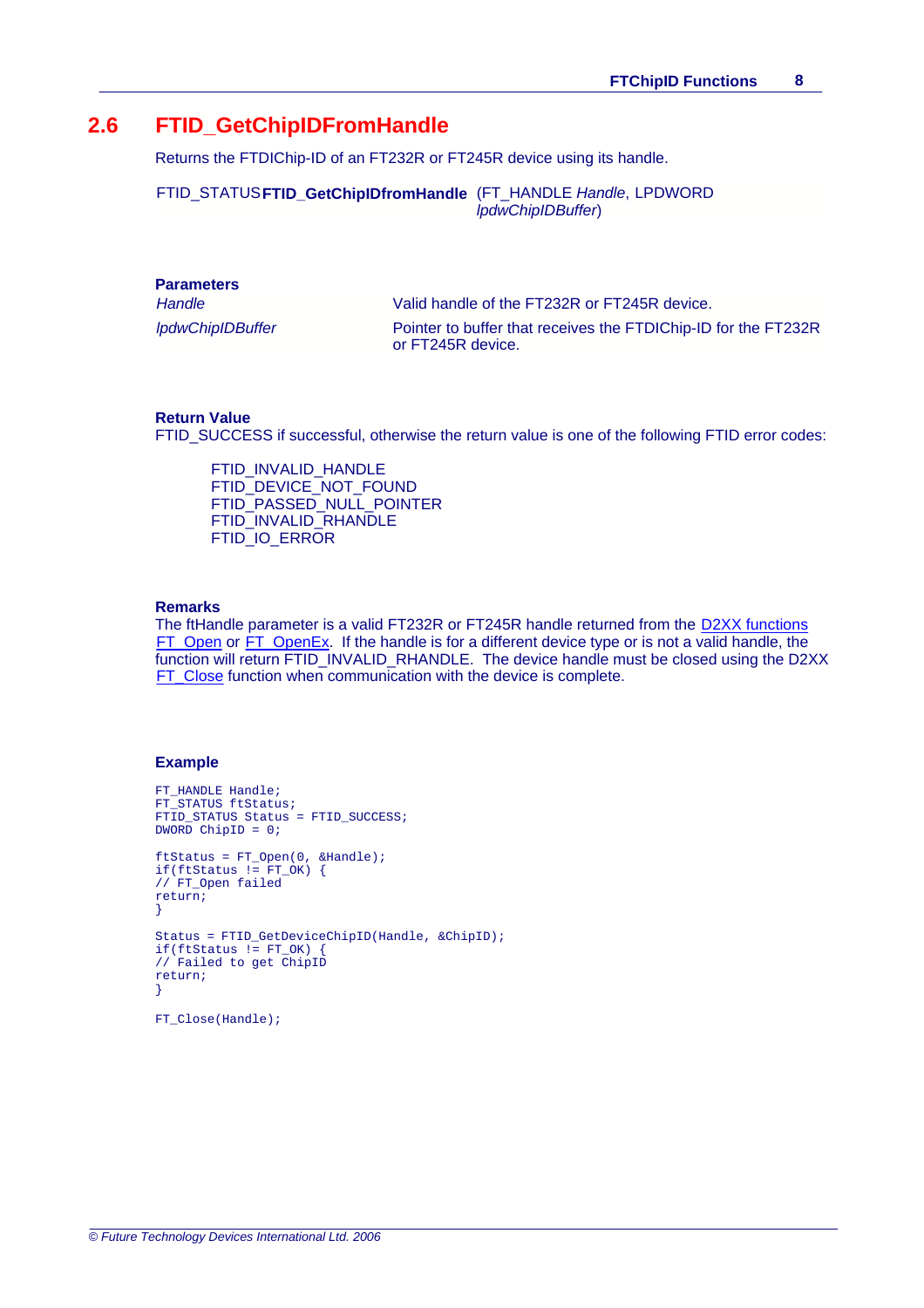## **2.7 FTID\_GetDllVersion**

Returns the FTChipID DLL version number.

FTID\_STATUS**FTID\_GetDLLVersion** (LPSTR *lpVersionBuffer*, DWORD *VersionBufferSize*)

## **Parameters**

| lpVersionBuffer          | Pointer to buffer that receives the version number string of the<br><b>FTChipID DLL.</b> |
|--------------------------|------------------------------------------------------------------------------------------|
| <b>VersionBufferSize</b> | Length of the buffer created for the DLL version number.                                 |

### **Return Value**

FTID\_SUCCESS if successful, otherwise the return value is one of the following FTID error codes:

FTID\_BUFFER\_SIZE\_TOO\_SMALL FTID\_PASSED\_NULL\_POINTER

## **Example**

FTID\_STATUS Status = FTID\_SUCCESS; char Version[100];

Status = FTID\_GetDLLVersion(Version, 100);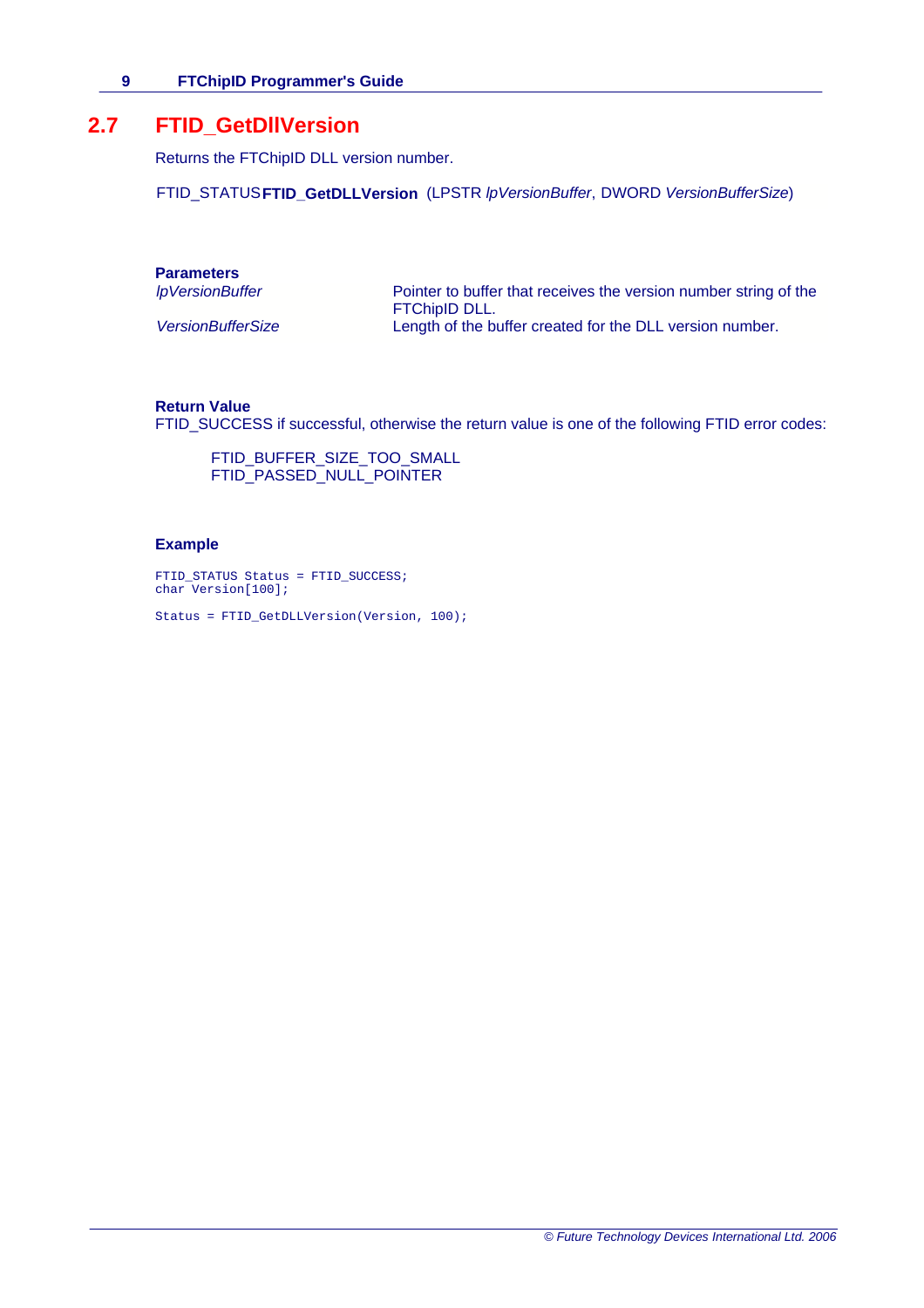## **2.8 FTID\_GetErrorCodeString**

Returns an error code explanation in English.

FTID\_STATUS**FTID\_GetErrorCodeString** LPSTR *lpLanguage*, FTID\_STATUS *ErrorCode*, LPSTR *lpErrorBuffer*, DWORD *ErrorBufferLength*

| <b>Parameters</b>        |                                                          |
|--------------------------|----------------------------------------------------------|
| <i>IpLanguage</i>        | Language to return the error code explanation in.        |
| ErrorCode                | FTID STATUS code to return the string for.               |
| <i>IpErrorBuffer</i>     | Buffer to receive the error code string.                 |
| <b>ErrorBufferLength</b> | Length of the buffer created for the DLL version number. |

## **Return Value**

FTID\_SUCCESS if successful, otherwise the return value is one of the following FTID error codes:

FTID\_BUFFER\_SIZE\_TOO\_SMALL FTID\_PASSED\_NULL\_POINTER

### **Example**

FTID\_STATUS Status = FTID\_SUCCESS; char ErrorMessage[256];

dStatus = FTID\_BUFFER\_SIZE\_TOO\_SMALL; Status = FTID\_GetErrorCodeString("EN", dStatus, ErrorMessage, 256);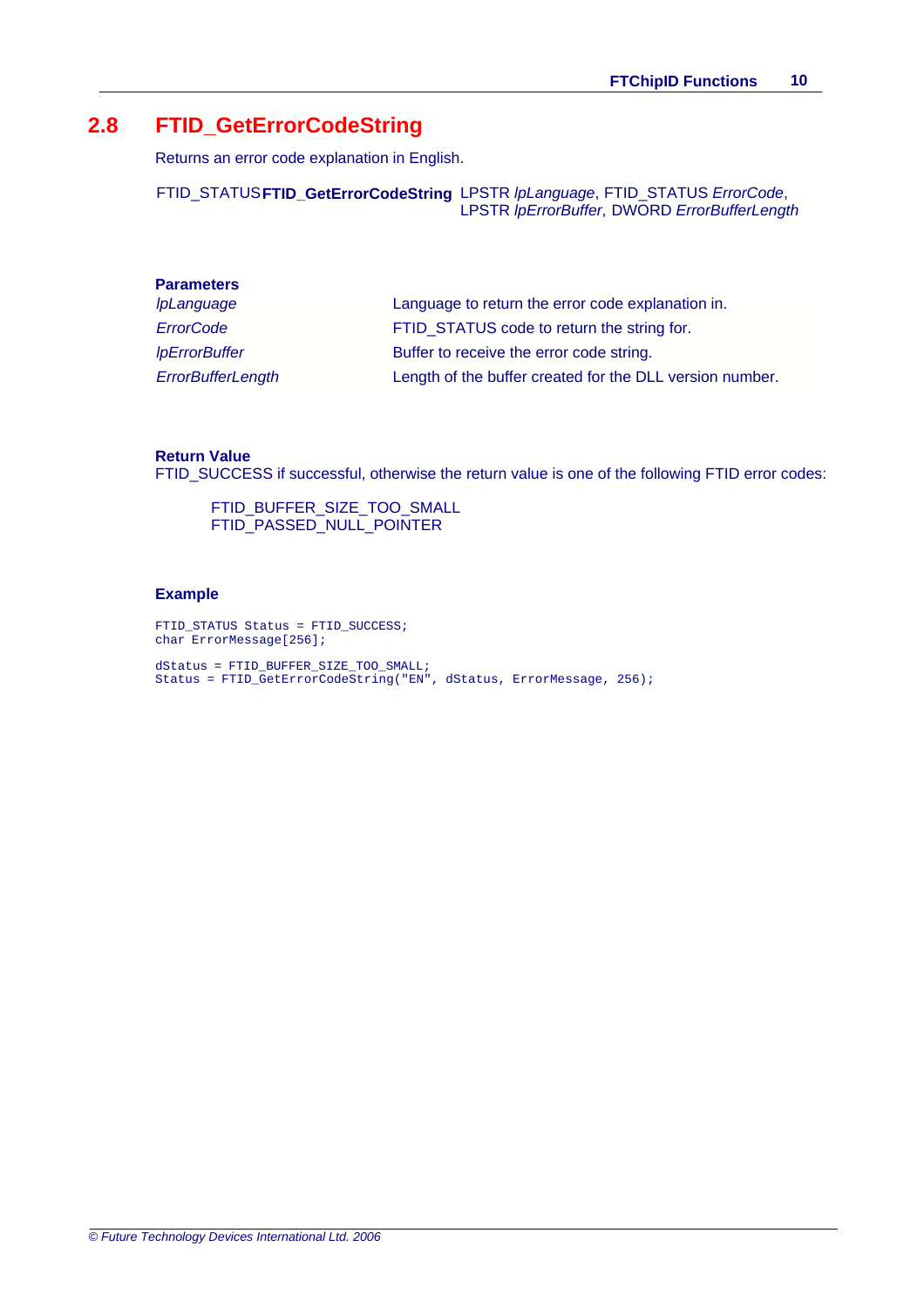## **3 Appendix**

## **3.1 Type Definitions**

For Visual C++ applications, these values are pre-declared in the header file (<u>[FTChipID.h](#page-12-0)</u> <sup>| 12</sup>). For other languages, these definitions will have to be converted to use equivalent types and may have to be defined in an include file or within the body of the code.

| <b>DWORD</b>   | Unsigned long (4 bytes)                  |
|----------------|------------------------------------------|
| <b>LPDWORD</b> | Long pointer to a DWORD value            |
| <b>BOOL</b>    | Boolean value (4 bytes)                  |
| LPSTR          | Long pointer to a NULL terminated string |

**FTID\_STATUS (DWORD)**

 $FTID$ \_SUCCESS = 0  $FTID$  INVALID\_HANDLE = 1 FTID\_DEVICE\_NOT\_FOUND = 2 FTID\_DEVICE\_NOT\_OPENED = 3  $FTID$   $IO$   $ERROR = 4$ FTID\_INSUFFICIENT\_RESOURCES = 5

FTID\_BUFFER\_SIZE\_TOO\_SMALL = 20 FTID\_PASSED\_NULL\_POINTER = 21 FTID\_INVALID\_LANGUAGE\_CODE = 22 FTID\_INVALID\_RHANDLE = 23 FTID\_INVALID\_STATUS\_CODE = 0xFFFFFFFF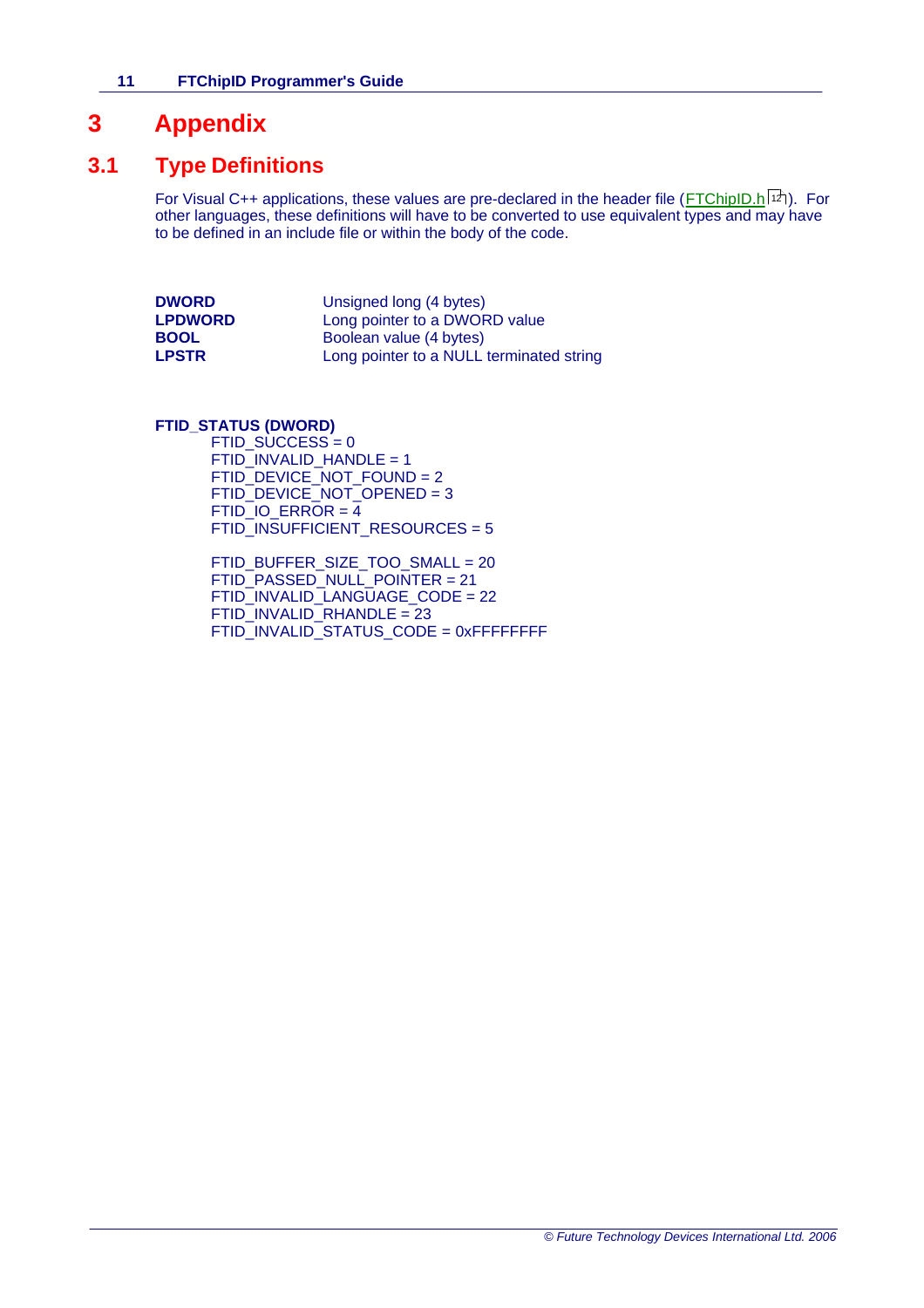## <span id="page-12-0"></span>**3.2 FTChipID.H**

#ifndef \_\_FTCHIPID\_H\_ #define \_\_FTCHIPID\_H\_

// The following ifdef block is the standard way of creating macros which make exporting // from a DLL simpler. All files within this DLL are compiled with the FTCHIPID\_EXPORTS // symbol defined on the command line. this symbol should not be defined on any project // that uses this DLL. This way any other project whose source files include this file see // FTCHIPID\_API functions as being imported from a DLL, wheras this DLL sees symbols // defined with this macro as being exported. #ifdef FTCHIPID\_EXPORTS #define FTCHIPID\_API \_\_declspec(dllexport) #else #define FTCHIPID\_API \_\_declspec(dllimport) #endif

typedef unsigned long FTID\_STATUS;

// this can be moved to the API header #define FTID\_SUCCESS 0<br>#define FTID\_INVALID\_HANDLE 1 // #define FTID\_INVALID\_HANDLE FT\_INVALID\_HANDLE #define FTID\_DEVICE\_NOT\_FOUND 42 // FT\_DEVICE\_NOT\_FOUND #define FTID\_DEVICE\_NOT\_OPENED 3 // FT\_DEVICE\_NOT\_OPENED #define FTID\_IO\_ERROR 4 // FT\_IO\_ERROR #define FTID\_INSUFFICIENT\_RESOURCES 5 // FT\_INSUFFICIENT\_RESOURCES #define FTID\_INVALID\_PARAMETER 6 // FT\_INVALID\_PARAMETER

#define FTID\_BUFFER\_SIZE\_TOO\_SMALL 20 #define FTID\_PASSED\_NULL\_POINTER 21 #define FTID\_INVALID\_LANGUAGE\_CODE #define FTID\_INVALID\_RHANDLE 23 #define FTID\_INVALID\_STATUS\_CODE

#ifdef \_\_cplusplus extern "C" { #endif

// Device Related FTCHIPID\_API FTID\_STATUS WINAPI FTID\_GetNumDevices(unsigned long \* Devices);

FTCHIPID\_API FTID\_STATUS WINAPI FTID\_GetDeviceSerialNumber(unsigned long DeviceIndex, char \* SerialBuffer, unsigned long SerialBufferLength);

FTCHIPID\_API FTID\_STATUS WINAPI FTID\_GetDeviceDescription(unsigned long DeviceIndex, char \* DescriptionBuffer, unsigned long DescriptionBufferLength);

FTCHIPID\_API FTID\_STATUS WINAPI FTID\_GetDeviceLocationID(unsigned long DeviceIndex, unsigned long \* LocationIDBuffer);

FTCHIPID\_API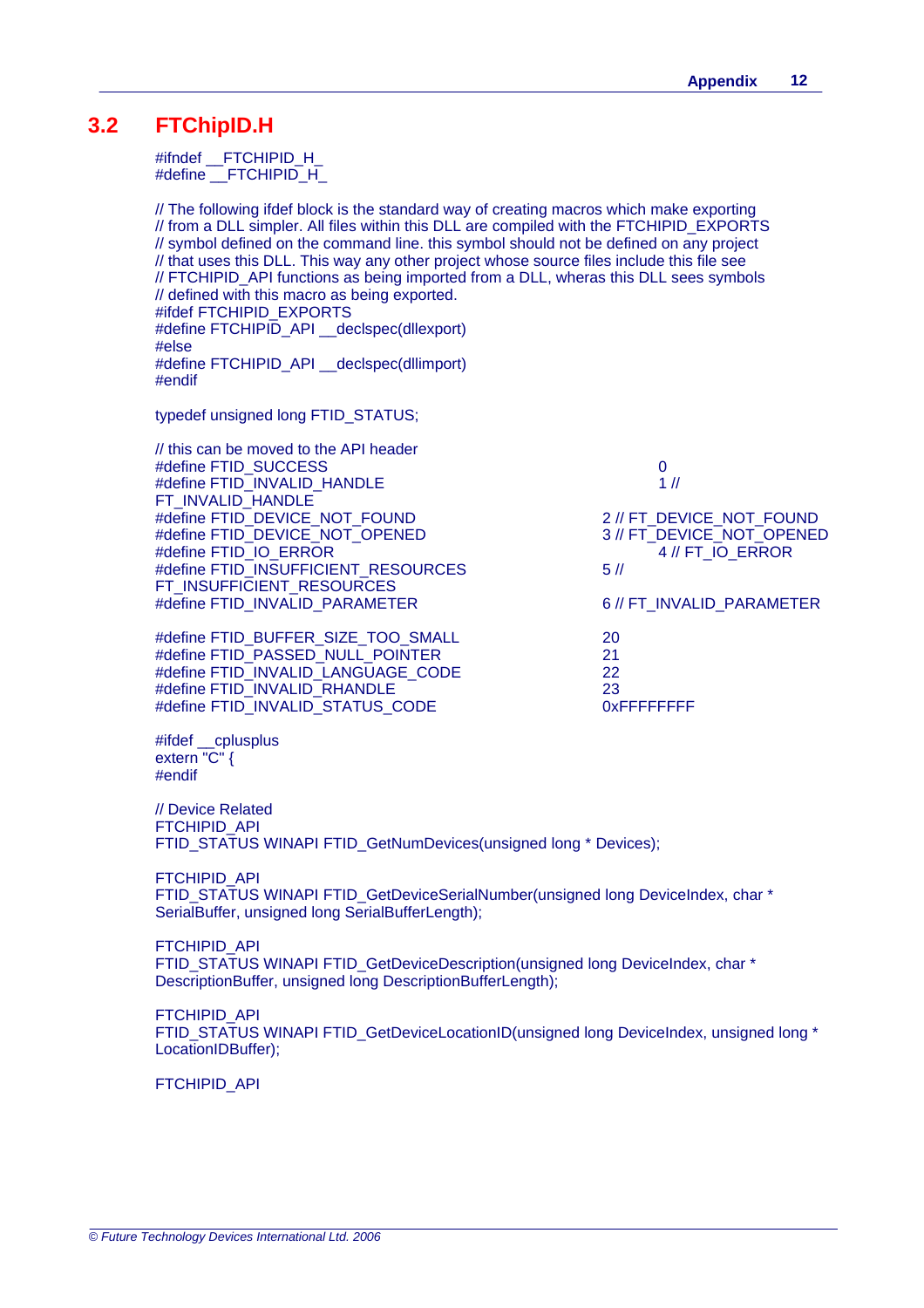FTID\_STATUS WINAPI FTID\_GetDeviceChipID(unsigned long DeviceIndex, unsigned long \* ChipIDBuffer);

FTCHIPID\_API FTID\_STATUS WINAPI FTID\_GetChipIDFromHandle(FT\_HANDLE Handle, unsigned long \* ChipIDBuffer);

// General FTCHIPID\_API FTID\_STATUS WINAPI FTID\_GetDllVersion(char \* VersionBuffer, unsigned long VersionBufferSize);

FTCHIPID\_API

FTID\_STATUS WINAPI FTID\_GetErrorCodeString(char \* Language, FTID\_STATUS ErrorCode, char \* ErrorBuffer, unsigned long ErrorBufferLength);

#ifdef \_\_cplusplus } #endif

#endif